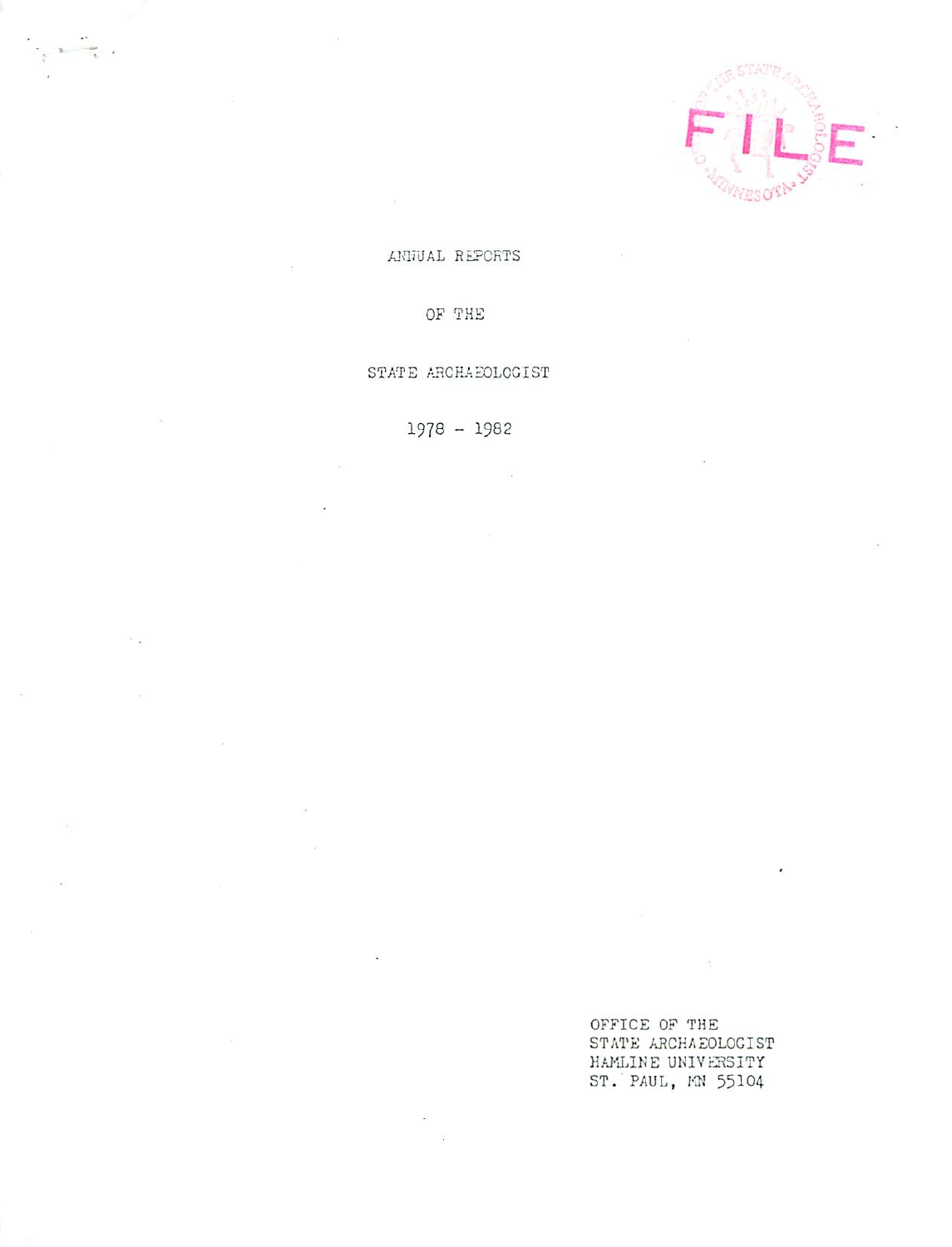July 1,  $1978 - July 1, 1979$ 

 $\mathcal{L} = \mathcal{L} \times \mathcal{L}$ 

#### APPOINTMBFT CF STATE ARCHAEOLOGIST

In 1978 a revision of the Field Archaeology Act took place, removing the requirement that the position of State Archaeologist must be filled by a member of the University of Minnesota faculty. With this revision, Professor Slden Johnson resigned, his long tenure as State Archaeologist and Christy Caine was appointed to the position by the Board of Directors of the Minnesota Historical Society.

Remaining unchanged is the fact that no funding has been provided to facilitate the ability of the State Archaeologist to carry out the functions and duties assigned in law.

Since, for the first time, the SA is not housed at an institution so designated under Minnesota Statutes, some clarification of the relationship between the SAO and its new home, Hamline University, is appropriate.

The State Archaeologist, C. Caine, holds a position as a member of the Anthropology Department of Hamline University. This position involves teaching, advising, and research responsibilities. Archaeo logical research within the Anthropology Department is conducted either as part of courses, where it is sponsored by Kamline (as in the summer field school), or under research grants.

Hamline University maintains an Anthropology Laboratory which provides support facilities for the Anthropology Department. In addition, this laboratory vill process and curate archaeological artifacts and documents for ether institutions, corporations, or agencies on a contract basis. Ks. Margaret Howard, who holds a staff appointment as Research Assistant, is the supervisor in charge of this laboratory.

The State Archaeologist's Office is housed in the Anthropology Department and uses facilities designated as part of the Department and the Anthropology Laboratory. Since there is no state funding for this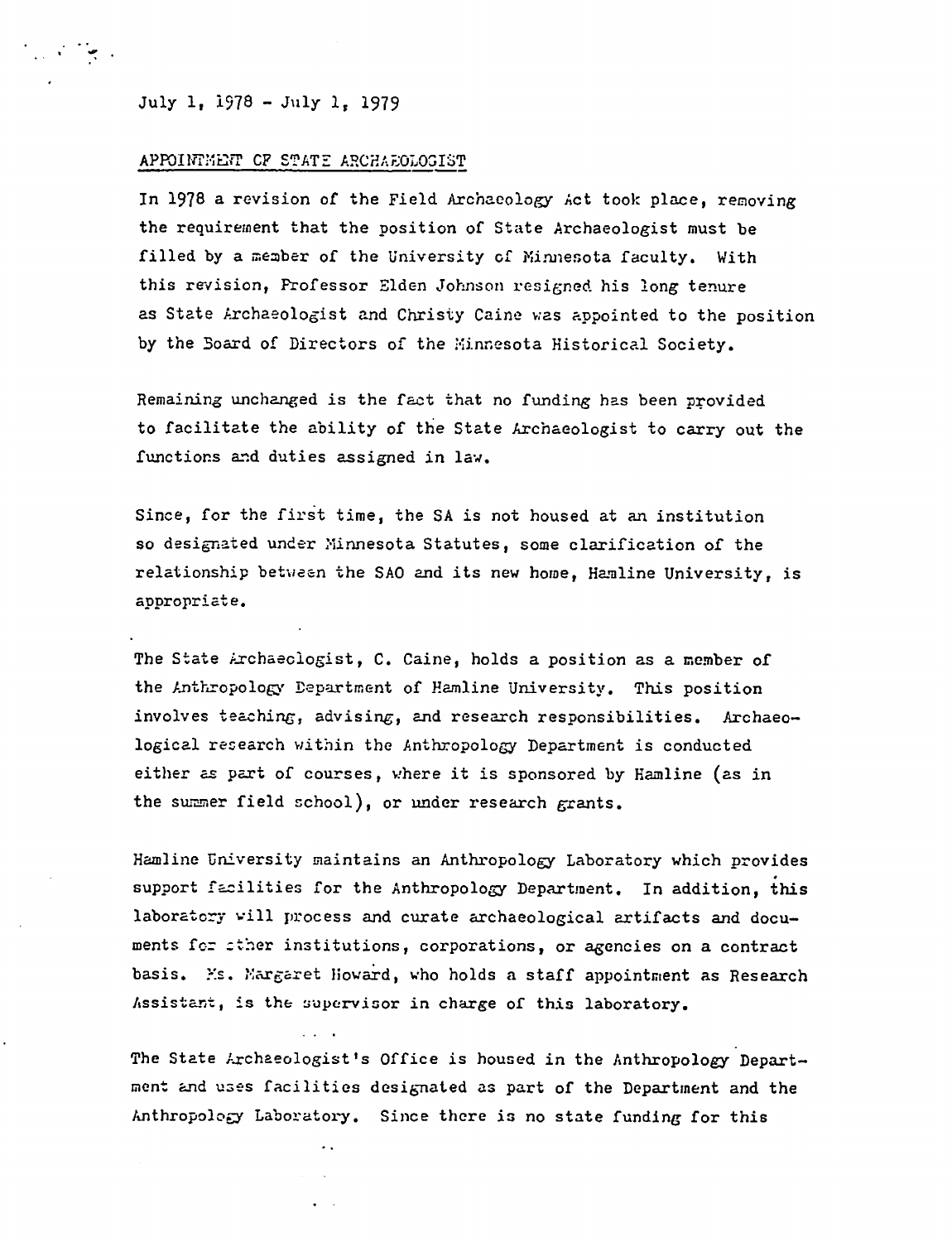office, it is supported by the Hamline Anthropology Department, the Anthropology Laboratory and bv private contributions. Ks. Ksrraret Boward serves as assistant to the State Archaeologist as part of her responsibilities as Research Assistant,

Frevious to C. Caine's appointment as State Archaeologist, Kamline also offered archaeological contracting services in order to support archaeological research and give trained. Hamline students experience in contract archaeology. Since bidding on contracts is incompatable with the state review and recommendation process, the SA will not participate in any contract activity in Minnesota. The SA does and will participate in contract consulting outside of Minnesota and in research grant .programs within the State.

After C. Caine's appointment as State Archaeologist, Ms. Christina Harrison was in charge of Hamline's contract services until the end of the fiscal year. Beginning July 1, Ms. Harrison will be running. her own independent contracting service,

#### ARCHAEOLOGICAL LICENSES

Twenty licenses for archaeological work on state or subdivision lands were issued under provisions of the Field Archaeology Act. These are on file with the Director of the Historical Society and the State Archaeologist.

In the past, licenses have been issued by memo or letter after verbal request or request in writing from the archaeologist involved. Frequently, archaeologists working on public land have only obtained verbal permission from the local land manager and have not made formal requests for licenses.

Because of the increase in archaeological work on state and sub division lands, mainly due to contract work prompted by federal regulations, it seemed time to formalize this process. The purpose of licencing is to ensure that qualified professionals conduct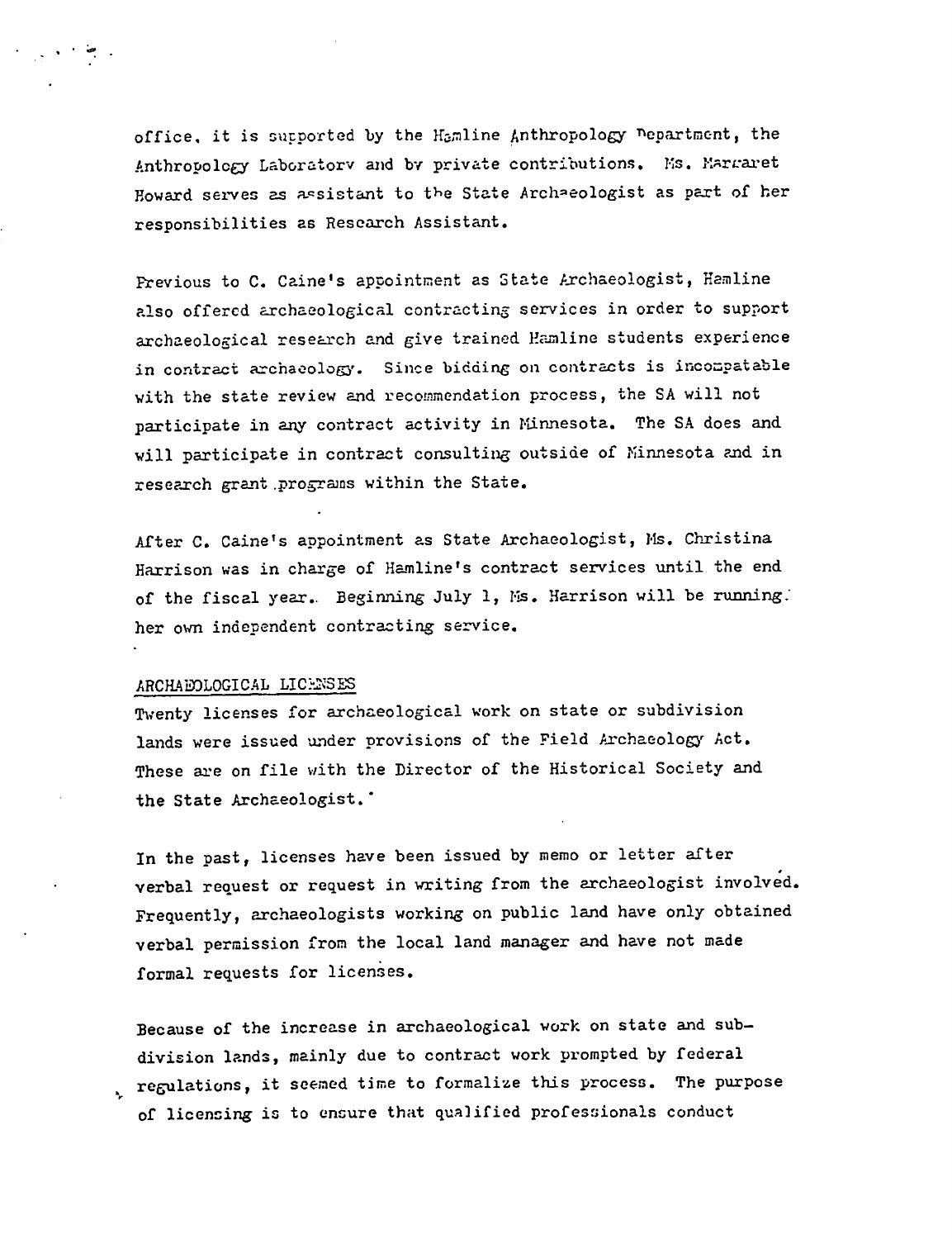archaeological vork on state lands, and to keep track of the work and its results for the good of the general public. Consequently, an application fora, requesting information as to type of project,, location, etc. has been developed. This form is submitted to the State Archaeologist, who reviews it, using professional standards developed for federal projects, and recommends issuance to the Director of the Historical Society. The Director issues a license to the archaeologist specifying the project area involved. In addition, by accepting the license, the archaeologist agrees to certain terms and conditions of the work to be performed. These include agreement to abide by CMA Survey Standards, to submit forms for site numbers, and to make provision for proper curation of artifacts.

# LSGISLATION

وماري والمروي

 $\cdot$   $\bullet$ 

After making progress through the House and Senate, the Indian burial ground legislation died during the end of the legislative session because it did not make it out of committee forea floor vote. The legislation would have extended the same protection to Indian burials as it now affords other burials under cemetery legislation. It would have provided funds for dealing with burials accidentally discovered, and set up procedures for the SA and Inter tribal Affairs Council to handle such problems. The SAO supported the legislation, as did the HHS. The legislation will be introduced again next session.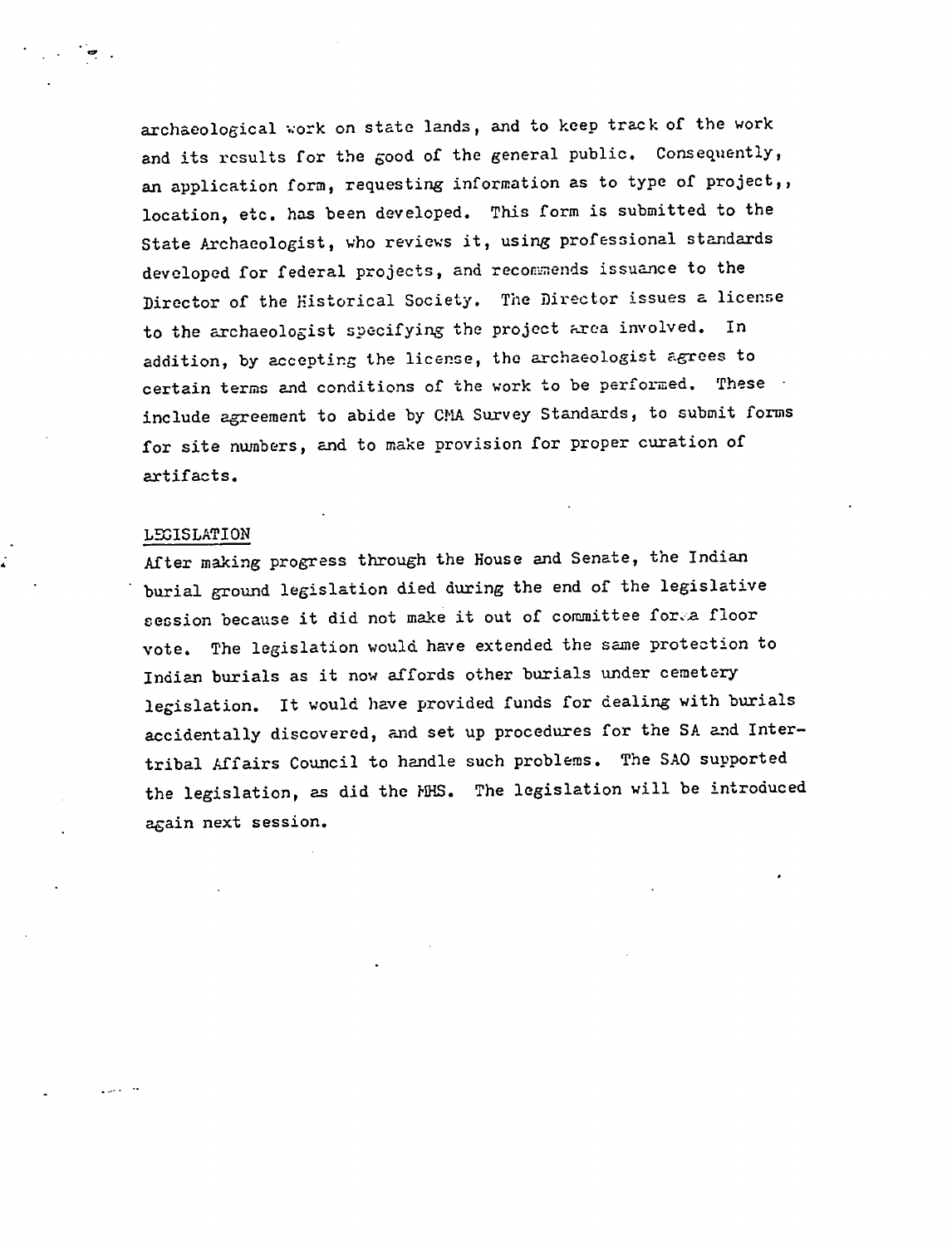# July 1, 1979 - July 1, 1960

# OFFICE ACTIVITIES

With the continuing activity of the Statewide Survey, literally hundreds of new sites have been added to the files, and updates have been entered for numerous known sites. The Office has also kept track of survey reports received (over 40) and has made this list available to the archaeological community for reference. The Office, through.the Hamline Laboratory, has curated artifacts from five contracts done on state or subdivision land by contract archaeologists who do not have their own permanent curation facilities.

#### LEGISLATION

The Indian Burial Ground Act became a reality, with provisions for the treatment of Indian and prehistoric burials being added to the Private Cemeteries Act. This legislation, MN Statutes 307.08, includes provisions which must be handled by the State Archaeologist's Office and the Indian Affairs Intertribal Board. An appropriation to cover expenses incurred in the rescue of accidentally uncovered burials was also passed. This will be administered by the IAIB. The SAO looks forward to working with the IAIB in seeing that these provisions are carried out.

#### LICENSES

25 licenses were issued. This large number mainly reflects the increase in contract work done for municipalities and counties receiving funds for wastewater treatment plants and park improvements. A major construction project was initiated by Northern Border Pipeline which will affect both public and private lands within the proposed corridor.

# PUBLIC INVOLVEMENT

The State Archaeologist made 14 public presentations and the Assistant State Archaeologist made two. These contacts included a series of lectures given to the Minneapolis Women's Club as part of a "short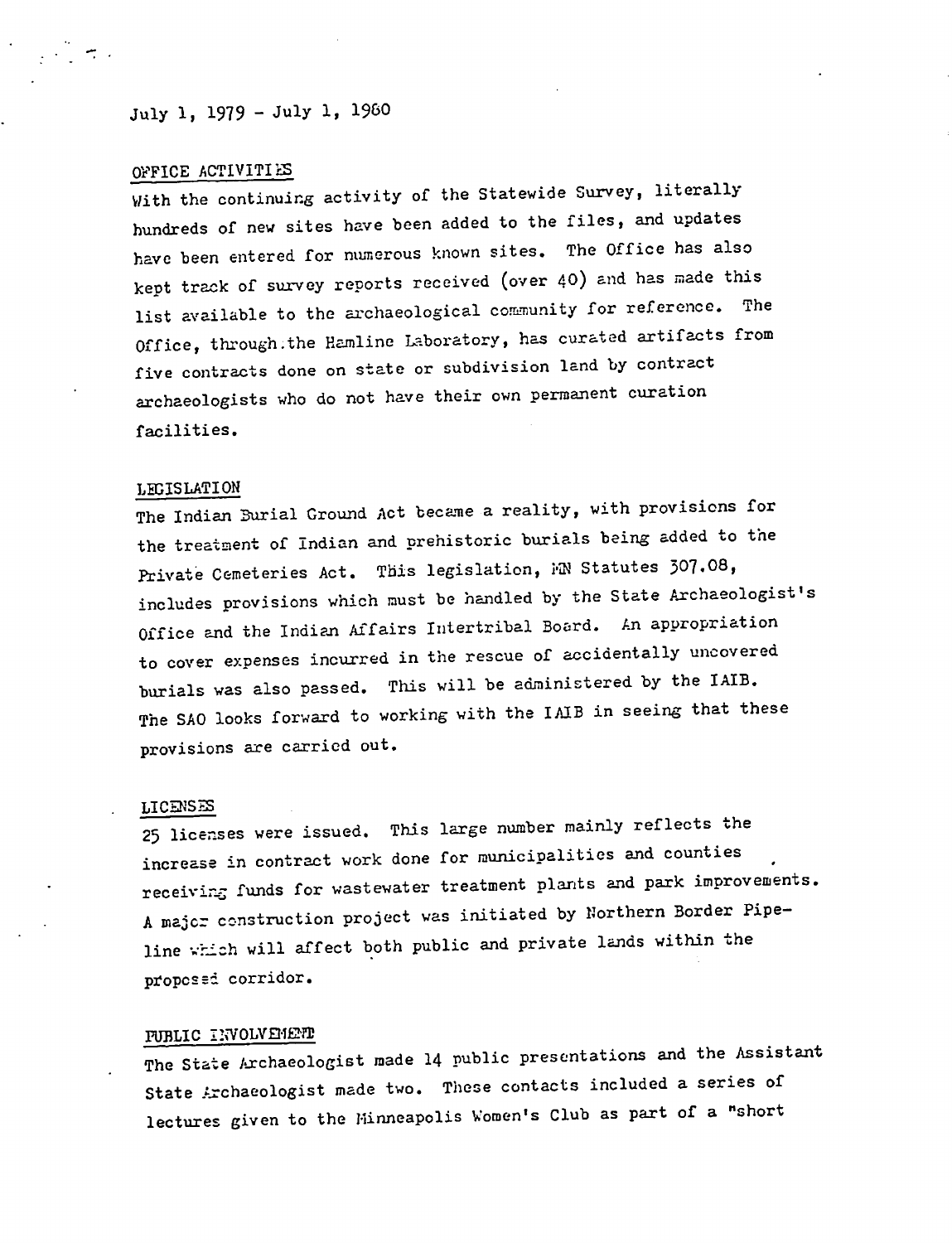course" in Minnesota Archaeology. Approximately thirty members attended.

The SAO was also involved in two teacher workshops on Minnesota Archaeology, presented through Hamline University, and courses connected with the paraprofessional certification program of the Minnesota Archaeological Society and the Council for Minnesota Archaeology..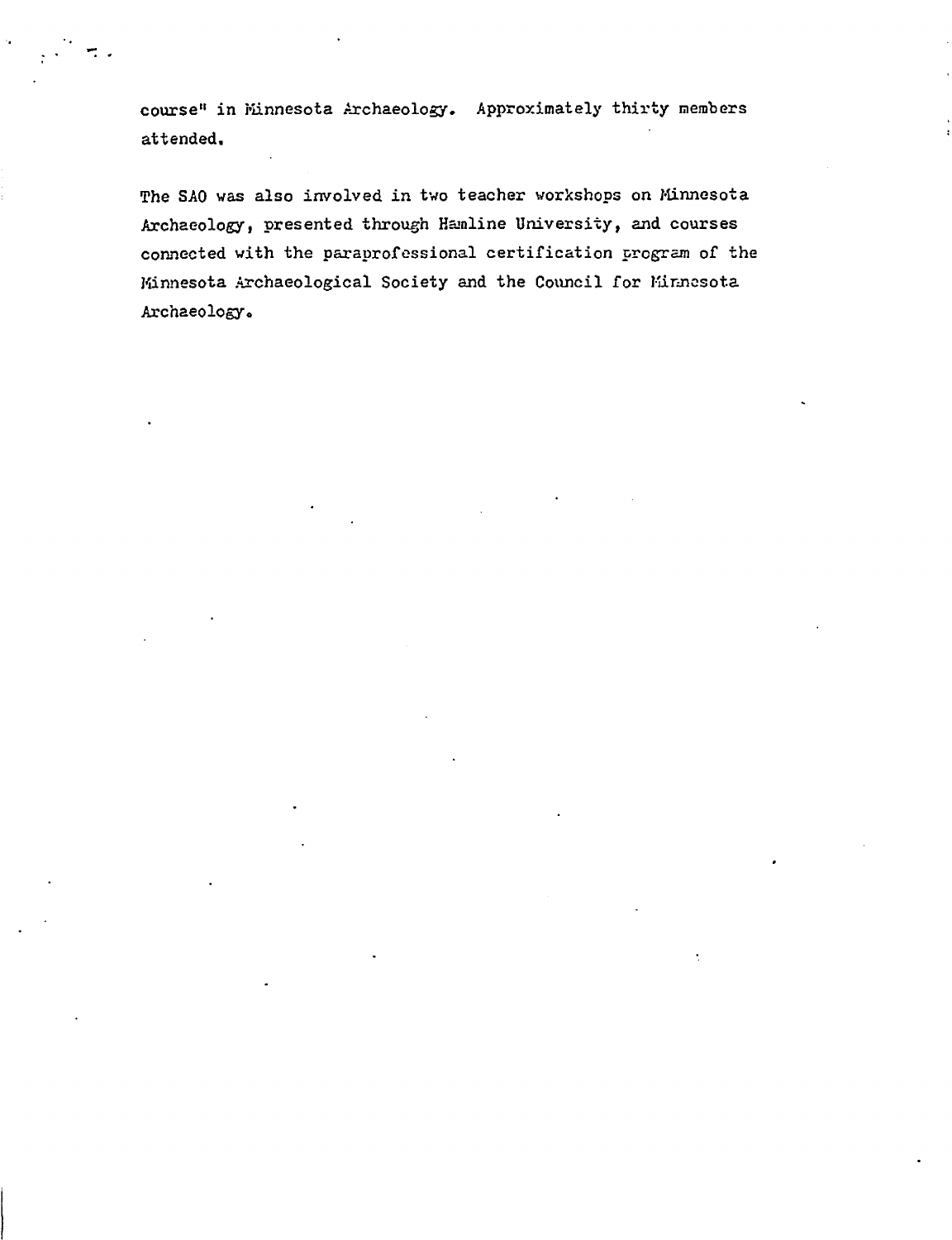#### July 1980 - July 1981

#### OFFICE ACTIVITIES

The State Archaeologist's Office has undergone some changes with the change in employment of the State Archaeologist. C. Caine, on July 4, 1980, terminated employment with Hamline University and accepted a new position as Forest Archaeologist with the U.S.D.A., Forest Service, Chippewa National Forest, Cass Lake, MN.

The functioning of the State archaeologist's Office under these new conditions needs to be delineated. The main files of the Office remain at Kamline University, where they are housed as part of the Anthropology Department's laboratory. Ms. Barbara O'Connell, Anthropology professor at Kamline University, has been appointed Assistant State Archaeologist. Her responsibilities include oversight of the records (a responsibility also assumed by former assistant state archaeologist Margaret Howard) and, in addition, will be primarily responsible for technical aspects involving the handling, identification, and storage of skeletal materials recovered under provisions of the amendments to the Private Cemeteries Act. Ms. O'Connell is a trained biological anthropologist and her expertise will be invaluable in properly carrying out the provisions of the Burial Act.

C. Caine will continue to handle the SA functions which she handled while at Hamline. Applications for licenses can be sent to her either by way of the Hamline Office or directly to her at Cass Lake. Questions regarding procedures, review, or recommendations can also be addressed "to her as before, as can inquiries regarding state file information. For the most speedy processing of file information requests, however, archaeologists and agencies can go directly to Ms. O'Connell or one of the office assistants at Hamline.

# INDIAN BURIAL GROUNDS ACT

Activities involved with the newly passed amendments to the Private Cemeteries act have increasingly occupied the tine of both the State Archaeologist and her Assistant. Approximately eight requests for assistance involving known or suspected burial sites have been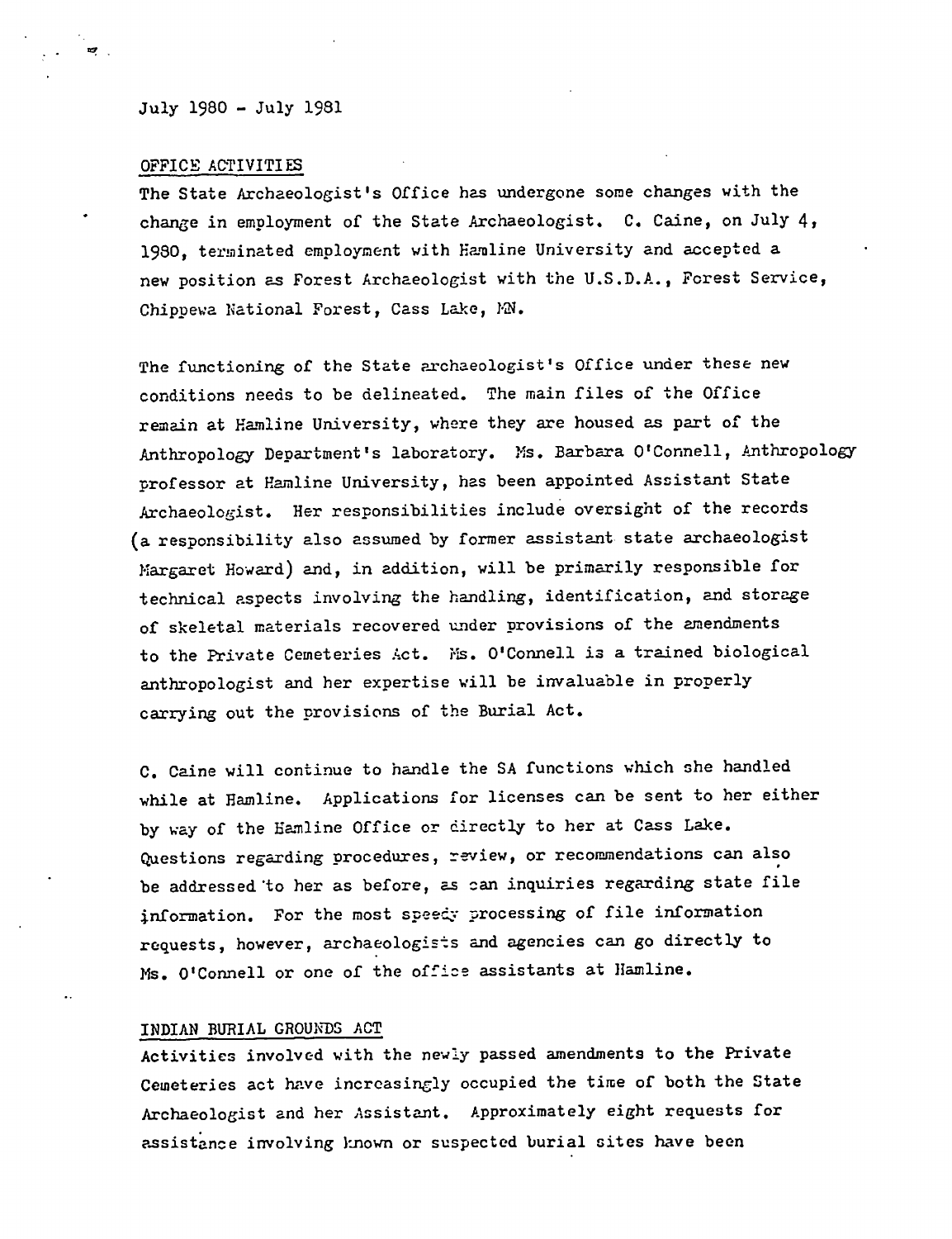handled by this office. These include two field rescues of burials, both in Ottertail County. Coordination was made with the Indian Affairs Intertribal Eoard, and in one case, IAIB delegates assisted us in the field. Skeletal materials from these rescues are being curated at Hamline University until provisions can be made for reburial.

The Minnesota Historical Society recently issued policy which affected the State Archaeologist's Office. The MHS will no longer permanently curate skeletal materials. Skeletal caterials in storage at the Society have been turned over to the State Archaeologist's Office and are being put in storage there. As time permits, the SAO anticipates identifying these remains and providing this information to the IAIB. Assistant State Archaeologist Barbara O'Connell is in charge of this program.

The IAIB has provided some assistance for this program by purchasing equipment necessary for the proper identification and handling of the skeletal materials. Eamline University has assumed the curation responsibilities.

#### LICENSES

 $\overline{r}$ .

Some 12 licenses were issued. Of particular interest are licenses issued for research at Little Rapids by Janet Spector.of the Univer sity of Minnesota, and for work by Richard Lane at Jay Gould.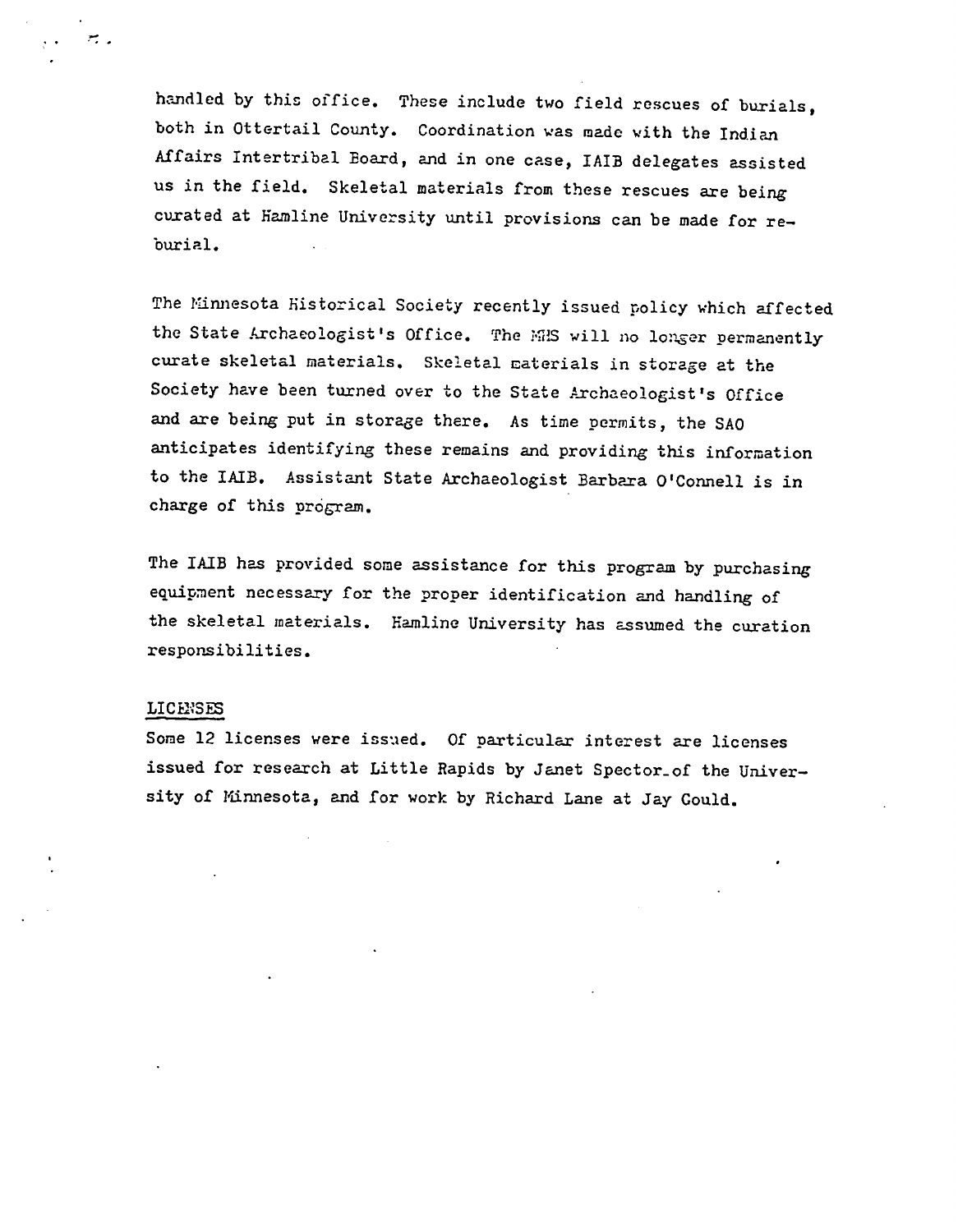July 1, 1981 - July 1, 1982

# OFFICE ACTIVITIES

 $\mathcal{F}$  .

Although the pace of archaeological research has slowed somewhat in the past year due to the end of the Statewide surveys, site submissions from projects just ending have added some 300 new sites to the files.

Clarification regarding the site file was made in consultation with the Council for Minnesota Archaeology. In the past, the file has primarily contained prehistoric archaeological sites. However in order for the file to be useful for review purposes all archaeological sites, whether prehistoric or historic, should receive state site numbers. Consequently, this year the SAO has begun to issue site numbers-to historic archaeological sites more than 50 years old.

Site file work continues to take considerable time. Site forms submitted for numbers are first reviewed for substance by the State Archaeologist for technical aspects (correct legal, etc.) and assigned a number. In the majority of cases at least one other professional archaeologist reviews the submissions as well to assist us in catching any problems or pointing out needed information; This process has proven necessary as, typically, half of the forms submitted have a problem involving duplication of a known site, incorrect legal location, discrepancy between map and description, inadequate map etc. For example, of 30 sites submitted by the National Park Service as part of their St. Croix River survey, only 15 could actually be assigned numbers by this office. Of eight sites recently submitted by an individual archaeologist, three had incorrect legal locations.

Oversight of file submissions is a vitally important function if the file is to be meaningful for cultural resource management review or research.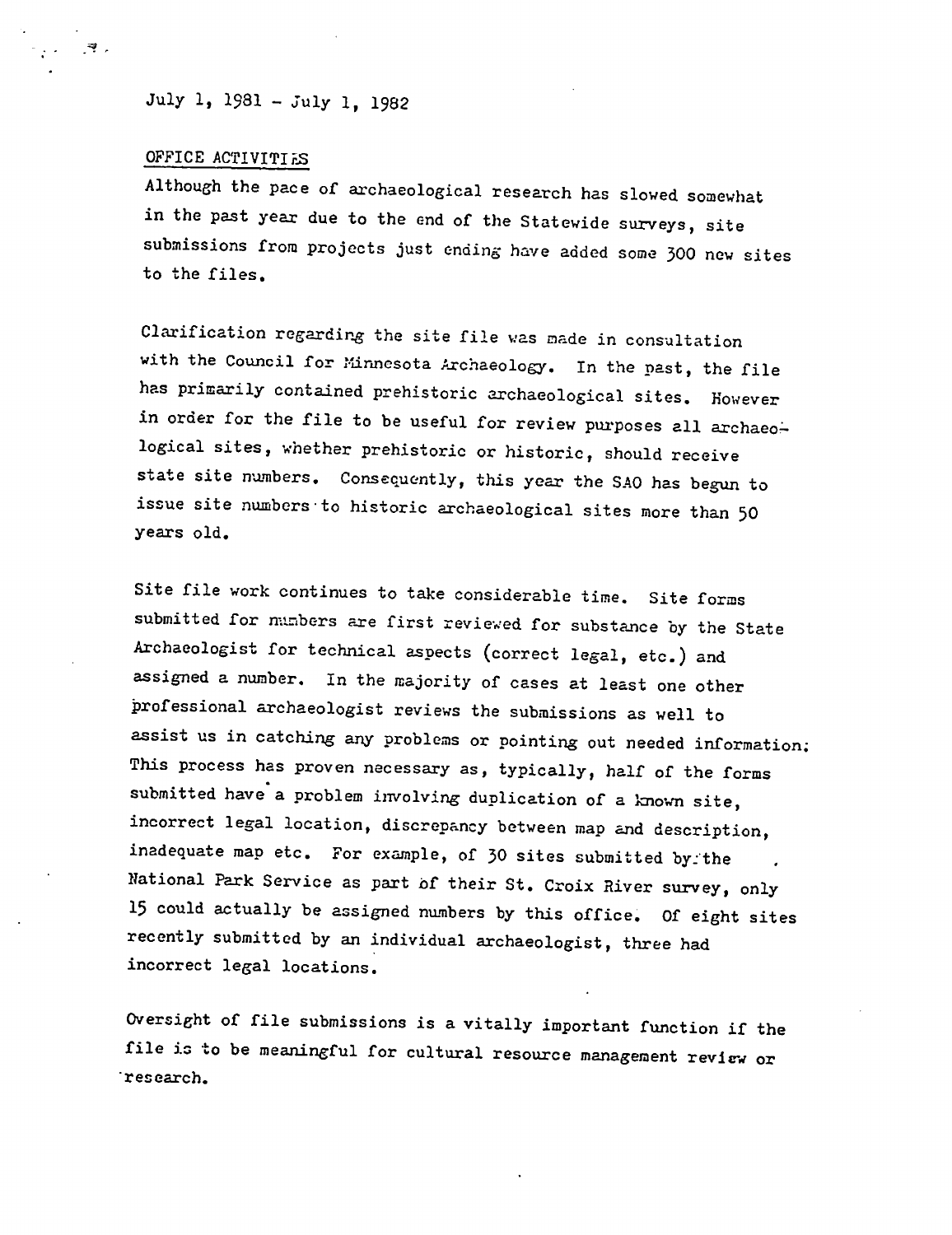The IAIB provided funds for a student assistant in the office. This person, supervised directly by Assistant State Archaeologist Barbara O'Connell, performed necessary filing and laboratory functions, mainly connected with prehistoric burials.

#### INDIAN BURIAL GROUNDS ACT

 $\leq$ .

The burial grounds act continues to increase in importance as an activity consuming the time and effort of the SAO. Procedures for handling cases have been evolved with the Indian Affairs Inter tribal Board, which has designated Mr. Earl Sargent as laison to help implement the law. We are now averaging one to two cases per month vhich involve redesigning projects to avoid burials, preventing the implementation of projects which could adversely affect burial sites, or the rescue of accidentally uncovered burials.

The cooperation of the IAIB has been outstanding. The SAO is currently assisting the IAIB in delineating provisions which may further strengthen the existing legislation.

Under provisions of the act, burials from three locations have been handled this year. Burials froa two sites are presently being held for the IAIB at Kamline University, and one burial from third site was turned over to the Leech Lake Reservation Business Committee.

#### LICENSES

Eleven licenses have been issued, approximately the same number as last year. Major work of interest under these licenses includes Janet Spector's continuing excavations at Little Rapids and evaluation work at the Bryan Site and Mabakona Narrows by Leslie Peterson.

#### PUBLIC INVOLVEMENT

Contacts with the public continued through lectures given by the